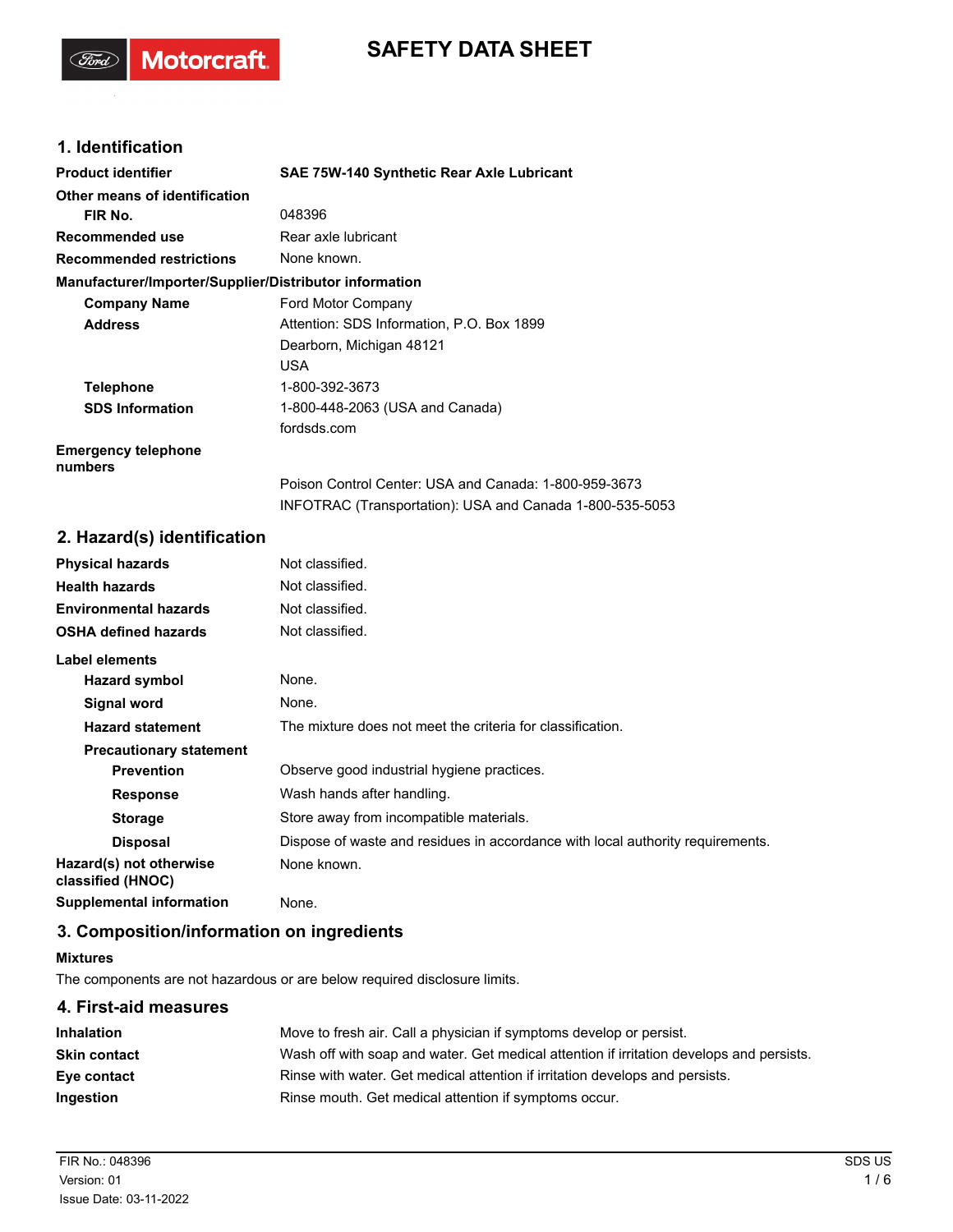| <b>Most important</b><br>symptoms/effects, acute and<br>delayed              | Direct contact with eyes may cause temporary irritation.                                                                                                                  |
|------------------------------------------------------------------------------|---------------------------------------------------------------------------------------------------------------------------------------------------------------------------|
| Indication of immediate<br>medical attention and special<br>treatment needed | Treat symptomatically.                                                                                                                                                    |
| <b>General information</b>                                                   | Ensure that medical personnel are aware of the material(s) involved, and take precautions to<br>protect themselves.                                                       |
| 5. Fire-fighting measures                                                    |                                                                                                                                                                           |
| Suitable extinguishing media                                                 | Water fog. Foam. Dry chemical powder. Carbon dioxide (CO2).                                                                                                               |
| Unsuitable extinguishing<br>media                                            | Do not use water jet as an extinguisher, as this will spread the fire.                                                                                                    |
| Specific hazards arising from<br>the chemical                                | During fire, gases hazardous to health may be formed. Upon decomposition, this product emits<br>carbon monoxide, carbon dioxide and/or low molecular weight hydrocarbons. |
| Special protective equipment<br>and precautions for firefighters             | Self-contained breathing apparatus and full protective clothing must be worn in case of fire.                                                                             |
| <b>Fire fighting</b><br>equipment/instructions                               | Move containers from fire area if you can do so without risk.                                                                                                             |
| <b>Specific methods</b>                                                      | Use standard firefighting procedures and consider the hazards of other involved materials.                                                                                |
| <b>General fire hazards</b>                                                  | No unusual fire or explosion hazards noted.                                                                                                                               |
| 6. Accidental release measures                                               |                                                                                                                                                                           |

| Personal precautions,<br>protective equipment and<br>emergency procedures | Avoid contact with eyes, skin, and clothing. Avoid breathing mist or vapor. Keep unnecessary<br>personnel away. For personal protection, see section 8 of the SDS.                                                                                |
|---------------------------------------------------------------------------|---------------------------------------------------------------------------------------------------------------------------------------------------------------------------------------------------------------------------------------------------|
| <b>Methods and materials for</b><br>containment and cleaning up           | The product is immiscible with water and will spread on the water surface.                                                                                                                                                                        |
|                                                                           | Large Spills: Stop the flow of material, if this is without risk. Dike the spilled material, where this is<br>possible. Absorb in vermiculite, dry sand or earth and place into containers. Following product<br>recovery, flush area with water. |
|                                                                           | Small Spills: Wipe up with absorbent material (e.g. cloth, fleece). Clean surface thoroughly to<br>remove residual contamination.                                                                                                                 |
|                                                                           | Never return spills to original containers for re-use. For waste disposal, see section 13 of the SDS.                                                                                                                                             |
| <b>Environmental precautions</b>                                          | Avoid discharge into drains, water courses or onto the ground.                                                                                                                                                                                    |
| 7. Handling and storage                                                   |                                                                                                                                                                                                                                                   |
| <b>Precautions for safe handling</b>                                      | Avoid contact with eyes, skin, and clothing. Avoid breathing mist or vapor. Avoid prolonged<br>exposure. Observe good industrial hygiene practices. For personal protection, see Section 8 of the<br>SDS.                                         |
| Conditions for safe storage,<br>including any incompatibilities           | Store in tightly closed container. Store away from incompatible materials (see Section 10 of the<br>SDS).                                                                                                                                         |

## **8. Exposure controls/personal protection**

| <b>Occupational exposure limits</b><br>Not applicable. |                                                                                                                                                                                                                                                                                                                                            |
|--------------------------------------------------------|--------------------------------------------------------------------------------------------------------------------------------------------------------------------------------------------------------------------------------------------------------------------------------------------------------------------------------------------|
| <b>Biological limit values</b>                         | No biological exposure limits noted for the ingredient(s).                                                                                                                                                                                                                                                                                 |
| Appropriate engineering<br>controls                    | Use adequate ventilation to control airborne concentrations below the exposure limits/quidelines. If<br>user operations generate a vapor, dust and/or mist, use process enclosure, appropriate local<br>exhaust ventilation, or other engineering controls to control airborne levels below the<br>recommended exposure limits/quidelines. |
|                                                        | Individual protection measures, such as personal protective equipment                                                                                                                                                                                                                                                                      |
| <b>Eye/face protection</b>                             | Wear safety glasses with side shields (or goggles).                                                                                                                                                                                                                                                                                        |
| <b>Skin protection</b>                                 |                                                                                                                                                                                                                                                                                                                                            |
| <b>Hand protection</b>                                 | Suitable chemical protective gloves should be worn when the potential exists for skin exposure.<br>The choice of an appropriate glove does not only depend on its material but also on other quality<br>features and is different from one producer to the other. Nitrile gloves are recommended.                                          |
| Other                                                  | Wear appropriate chemical resistant clothing if applicable.                                                                                                                                                                                                                                                                                |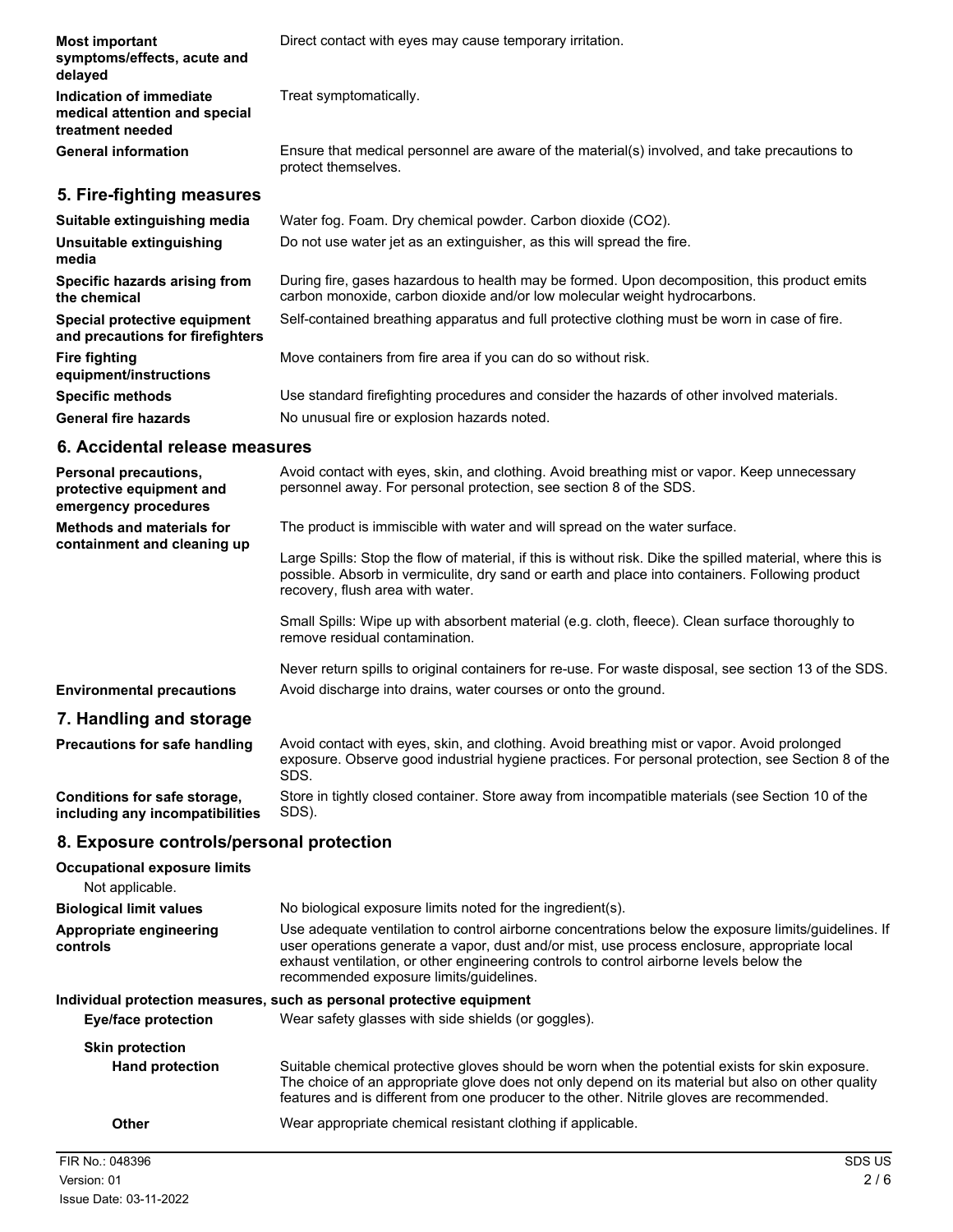| <b>Respiratory protection</b>     | If engineering controls do not maintain airborne concentrations to a level which is adequate to<br>protect worker health, an approved respirator must be worn. Respirator selection, use and<br>maintenance should be in accordance with the requirements of OSHA Respiratory Protection<br>Standard 29 CFR 1910.134 and/or Canadian Standard CSA Z94.4. |
|-----------------------------------|----------------------------------------------------------------------------------------------------------------------------------------------------------------------------------------------------------------------------------------------------------------------------------------------------------------------------------------------------------|
| <b>Thermal hazards</b>            | Wear appropriate thermal protective clothing, when necessary.                                                                                                                                                                                                                                                                                            |
| General hygiene<br>considerations | Always observe good personal hygiene measures, such as washing after handling the material<br>and before eating, drinking, and/or smoking. Routinely wash work clothing and protective<br>equipment to remove contaminants.                                                                                                                              |

## **9. Physical and chemical properties**

| Appearance                                        |                                            |
|---------------------------------------------------|--------------------------------------------|
| <b>Physical state</b>                             | Liquid.                                    |
| Form                                              | Liquid.                                    |
| Color                                             | Light yellow to dark yellow.               |
| Odor                                              | Sulphurous.                                |
| <b>Odor threshold</b>                             | Not available.                             |
| pH                                                | Not available.                             |
| Melting point/freezing point                      | Not available.                             |
| Initial boiling point and boiling<br>range        | Not available.                             |
| <b>Flash point</b>                                | > 329.0 °F (> 165.0 °C) Cleveland Open Cup |
| <b>Evaporation rate</b>                           | Not available.                             |
| Flammability (solid, gas)                         | Not applicable.                            |
| Upper/lower flammability or explosive limits      |                                            |
| Explosive limit - lower (%)                       | Not available.                             |
| Explosive limit - upper (%)                       | Not available.                             |
| Vapor pressure                                    | Not available.                             |
| <b>Vapor density</b>                              | Not available.                             |
| <b>Relative density</b>                           | $0.852 - 0.882$                            |
| <b>Relative density temperature</b>               | 60.08 °F (15.6 °C)                         |
| Solubility(ies)                                   |                                            |
| Solubility (water)                                | Insoluble                                  |
| <b>Partition coefficient</b><br>(n-octanol/water) | Not available.                             |
| <b>Auto-ignition temperature</b>                  | 669 °F (353.89 °C)                         |
| <b>Decomposition temperature</b>                  | Not available.                             |
| <b>Viscosity</b>                                  | $185 \text{ mm}^2/\text{s}$                |
| <b>Viscosity temperature</b>                      | 104 °F (40 °C)                             |
| <b>Other information</b>                          |                                            |
| Pour point                                        | -50.8 °F (-46 °C)                          |
| 10. Stability and reactivity                      |                                            |

| <b>Reactivity</b>                            | The product is stable and non-reactive under normal conditions of use, storage and transport.                       |
|----------------------------------------------|---------------------------------------------------------------------------------------------------------------------|
| <b>Chemical stability</b>                    | Material is stable under normal conditions.                                                                         |
| <b>Possibility of hazardous</b><br>reactions | No dangerous reaction known under conditions of normal use.                                                         |
| <b>Conditions to avoid</b>                   | Contact with incompatible materials.                                                                                |
| Incompatible materials                       | Strong oxidizing agents.                                                                                            |
| <b>Hazardous decomposition</b><br>products   | Upon decomposition, this product emits carbon monoxide, carbon dioxide and/or low molecular<br>weight hydrocarbons. |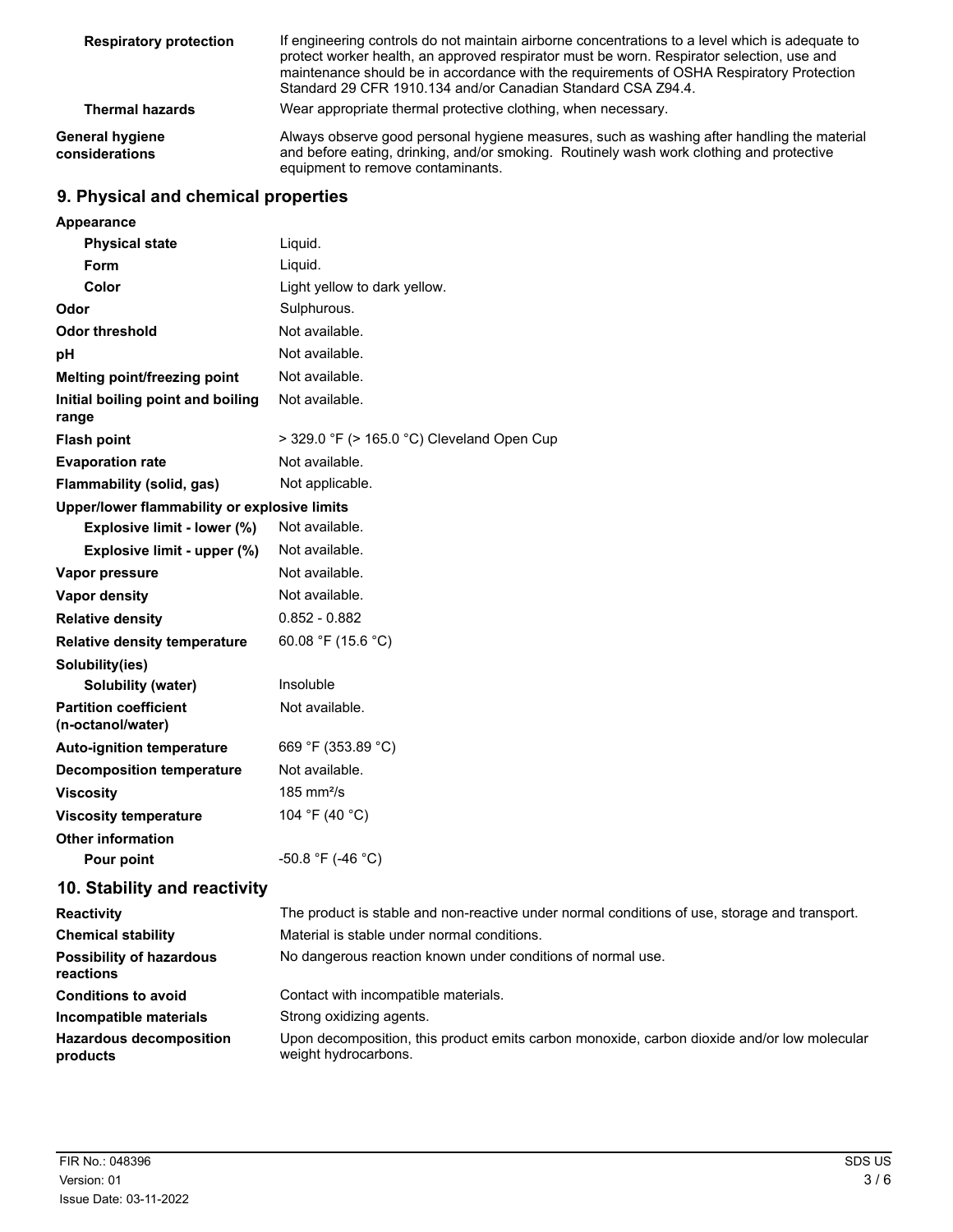# **11. Toxicological information**

## **Information on likely routes of exposure**

| Inhalation                                                                         | Based on available data, the classification criteria are not met. Prolonged inhalation may be<br>harmful.                                                                                                       |
|------------------------------------------------------------------------------------|-----------------------------------------------------------------------------------------------------------------------------------------------------------------------------------------------------------------|
| <b>Skin contact</b>                                                                | Based on available data, the classification criteria are not met. Prolonged skin contact may cause<br>temporary irritation.                                                                                     |
| Eye contact                                                                        | Based on available data, the classification criteria are not met. Direct contact with eyes may<br>cause temporary irritation.                                                                                   |
| Ingestion                                                                          | Based on available data, the classification criteria are not met. Ingestion may cause<br>gastrointestinal irritation, nausea, vomiting and diarrhea.                                                            |
| Symptoms related to the<br>physical, chemical and<br>toxicological characteristics | Direct contact with eyes may cause temporary irritation.                                                                                                                                                        |
| Information on toxicological effects                                               |                                                                                                                                                                                                                 |
| <b>Acute toxicity</b>                                                              | Not expected to be hazardous by OSHA criteria.                                                                                                                                                                  |
| <b>Skin corrosion/irritation</b>                                                   | Prolonged skin contact may cause temporary irritation.                                                                                                                                                          |
| Serious eye damage/eye<br>irritation                                               | Direct contact with eyes may cause temporary irritation.                                                                                                                                                        |
| Respiratory or skin sensitization                                                  |                                                                                                                                                                                                                 |
| <b>Respiratory sensitization</b>                                                   | Not a respiratory sensitizer.                                                                                                                                                                                   |
| <b>Skin sensitization</b>                                                          | This product is not expected to cause skin sensitization.                                                                                                                                                       |
| Germ cell mutagenicity                                                             | No data available to indicate product or any components present at greater than 0.1% are<br>mutagenic or genotoxic.                                                                                             |
| Carcinogenicity                                                                    | Not classifiable as to carcinogenicity to humans. Base oil severely refined: Not carcinogenic in<br>animal studies. Representative material passes IP-346, Modified Ames test, and/or other<br>screening tests. |
|                                                                                    | IARC Monographs. Overall Evaluation of Carcinogenicity                                                                                                                                                          |
| Not listed.                                                                        |                                                                                                                                                                                                                 |
| Not listed.                                                                        | OSHA Specifically Regulated Substances (29 CFR 1910.1001-1053)                                                                                                                                                  |
| <b>Reproductive toxicity</b>                                                       | This product is not expected to cause reproductive or developmental effects.                                                                                                                                    |
| Specific target organ toxicity -<br>single exposure                                | Not classified.                                                                                                                                                                                                 |
| Specific target organ toxicity -<br>repeated exposure                              | Not classified.                                                                                                                                                                                                 |
| <b>Aspiration hazard</b>                                                           | Not an aspiration hazard.                                                                                                                                                                                       |
| <b>Chronic effects</b>                                                             | Prolonged inhalation may be harmful.                                                                                                                                                                            |
| 12. Ecological information                                                         |                                                                                                                                                                                                                 |
| <b>Ecotoxicity</b>                                                                 | The product is not classified as environmentally hazardous. However, this does not exclude the<br>possibility that large or frequent spills can have a harmful or damaging effect on the environment.           |
| Persistence and degradability<br><b>Bioaccumulative potential</b>                  | No data is available on the degradability of any ingredients in the mixture.                                                                                                                                    |
| <b>Mobility in soil</b>                                                            | No data available.                                                                                                                                                                                              |
| Other adverse effects                                                              | No other adverse environmental effects (e.g. ozone depletion, photochemical ozone creation<br>potential, endocrine disruption, global warming potential) are expected from this component.                      |
| 13. Disposal considerations                                                        |                                                                                                                                                                                                                 |
| <b>Disposal instructions</b>                                                       | Collect and reclaim or dispose in sealed containers at licensed waste disposal site. Don't pollute.<br>Conserve resources. Return used oil to collection centers.                                               |
| Local disposal regulations                                                         | Dispose in accordance with all applicable regulations.                                                                                                                                                          |
| Hazardous waste code                                                               | The waste code should be assigned in discussion between the user, the producer and the waste<br>disposal company.                                                                                               |
|                                                                                    |                                                                                                                                                                                                                 |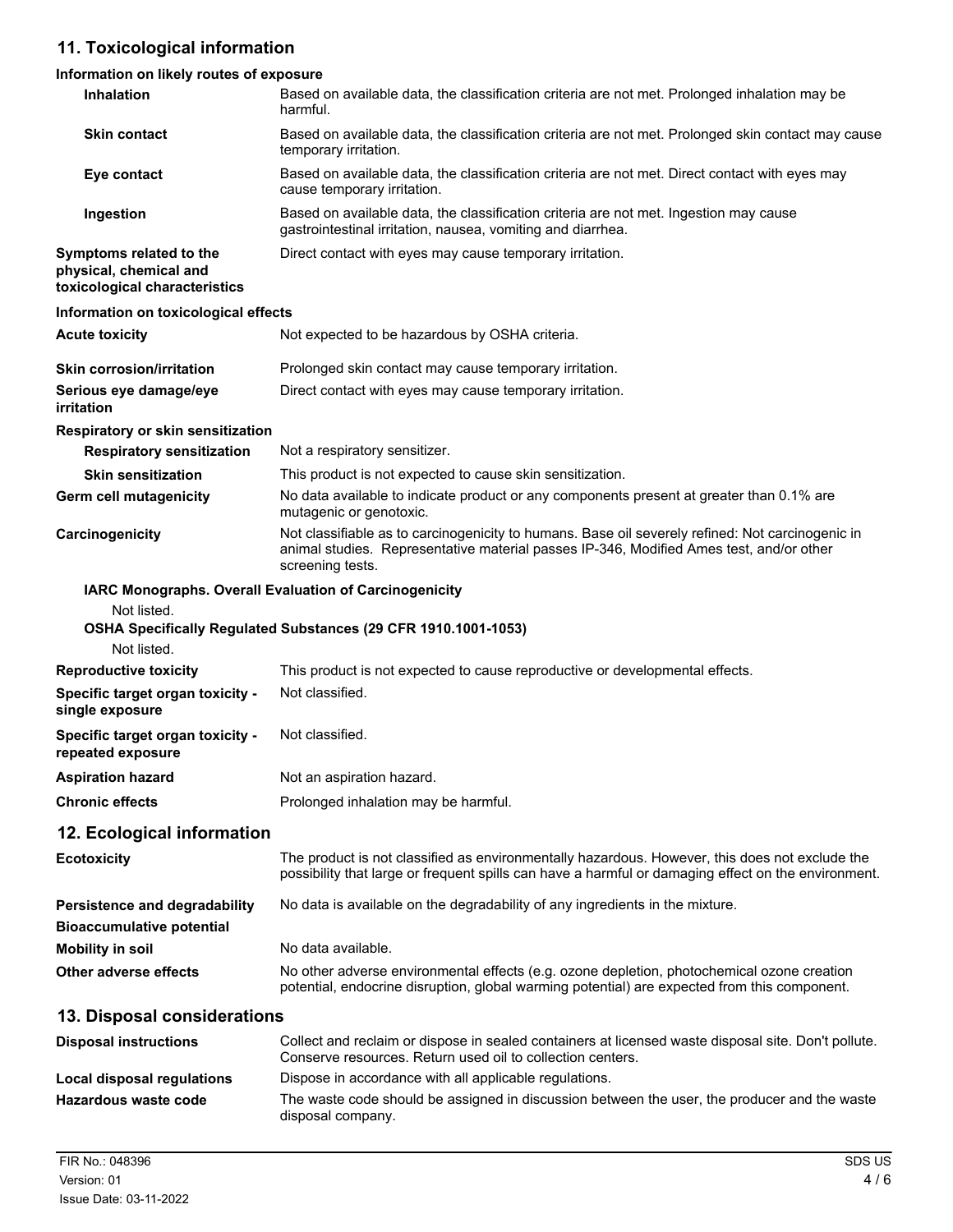Dispose of in accordance with local regulations. Empty containers or liners may retain some product residues. This material and its container must be disposed of in a safe manner (see: Disposal instructions). **Waste from residues / unused products** Since emptied containers may retain product residue, follow label warnings even after container is emptied. Empty containers should be taken to an approved waste handling site for recycling or disposal. **Contaminated packaging**

### **14. Transport information**

#### **DOT**

Not regulated as dangerous goods.

#### **IATA**

Not regulated as dangerous goods.

#### **IMDG**

Not regulated as dangerous goods.

### **Transport in bulk according to** Not established.

**Annex II of MARPOL 73/78 and**

**the IBC Code**

#### **15. Regulatory information**

**US federal regulations**

This product is not known to be a "Hazardous Chemical" as defined by the OSHA Hazard Communication Standard, 29 CFR 1910.1200.

#### **Toxic Substances Control Act (TSCA)**

#### **TSCA Section 12(b) Export Notification (40 CFR 707, Subpt. D)**

Not regulated.

#### **CERCLA Hazardous Substance List (40 CFR 302.4)**

Not listed.

#### **SARA 304 Emergency release notification**

Not regulated.

#### **OSHA Specifically Regulated Substances (29 CFR 1910.1001-1053)**

Not listed.

#### **Superfund Amendments and Reauthorization Act of 1986 (SARA)**

#### **SARA 302 Extremely hazardous substance**

Not listed.

#### **SARA 311/312 Hazardous** No **chemical**

#### **SARA 313 (TRI reporting)** Not regulated.

#### **Other federal regulations**

#### **Clean Air Act (CAA) Section 112 Hazardous Air Pollutants (HAPs) List**

Not regulated.

#### **Clean Air Act (CAA) Section 112(r) Accidental Release Prevention (40 CFR 68.130)**

Not regulated.

**Safe Drinking Water Act** Contains component(s) regulated under the Safe Drinking Water Act. **(SDWA)**

#### **US state regulations**

#### **California Proposition 65**



WARNING: This product can expose you to chemicals including 4-METHYLPENTAN-2-ONE, which is known to the State of California to cause cancer and birth defects or other reproductive harm. For more information go to www.P65Warnings.ca.gov.

#### **California Proposition 65 - CRT: Listed date/Carcinogenic substance**

4-METHYLPENTAN-2-ONE (CAS 108-10-1) Listed: November 4, 2011

#### **California Proposition 65 - CRT: Listed date/Developmental toxin**

4-METHYLPENTAN-2-ONE (CAS 108-10-1) Listed: March 28, 2014

#### **International Inventories**

All components are listed or are exempt from listing on the Toxic Substances Control Act Inventory.